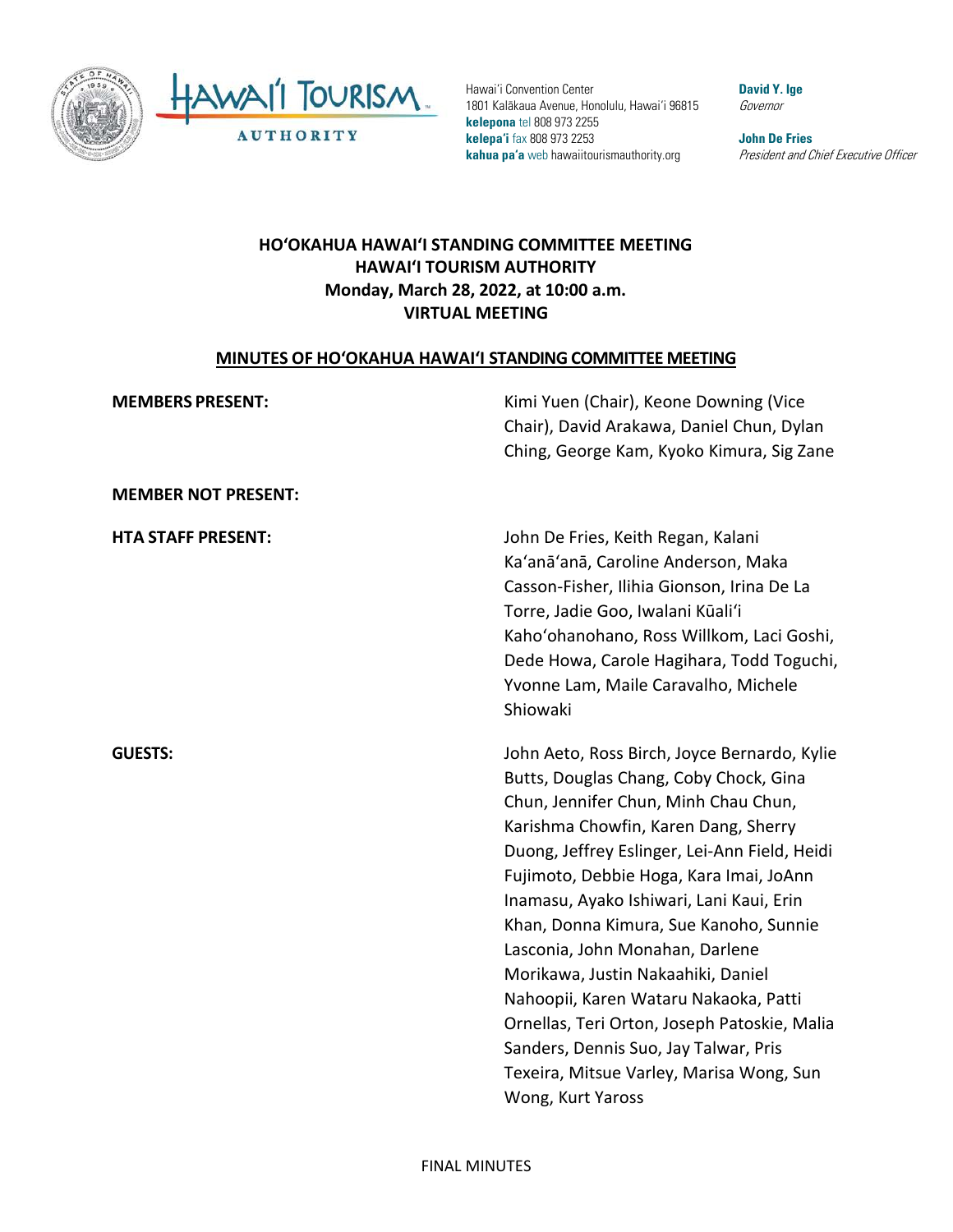#### **LEGAL COUNSEL:** Gregg Kinkley

#### **1. Call to Order and Pule**

Mr. Casson-Fisher did a roll call, and all members confirmed they were by themselves. Chair Yuen called the meeting to order at 10:02 a.m. Mr. Casson-Fisher opened the meeting with a pule.

### **2. Approval of Minutes of the February 15, 2022, Meeting**

Chair Yuen said there were a few typographical errors and she will work with the scriber to correct it. Mr. Kam made a motion to approve with the few typographical errors corrected, and Mr. Ching seconded. Mr. Casson-Fisher did a roll call, and the motion was approved unanimously.

## **3. Update on Island Legislative Caucus Meetings week of March 7, 2022**

Ms. Anderson gave an update on the legislative caucus and said the meetings went well. The Destination Managers and Executive Directors of each Island chapter presented in moving the DMAP actions forward.

She said the conversations and discussions went well with the legislators who attended. The staff attendance report can be found in the meeting packet. She said the meetings was over an hour and gave them a better understanding of DMAPs. She thanked the Island Chapters for being with them on the call.

She asked if there were any questions or comments.

Mr. De Fries added that he was surprised at the turnout during the busy time at the Legislature, and he was grateful that both tourism chairs participated and engaged. He commended the DMAP managers for each of the counties who, together with the economic development director for each county, and the island chapter executive directors, gave a very complete, vigorous, passionate presentation that represented each of the islands well.

Mr. Ka'anā'anā agreed with Mr. De Fries. He said it is powerful when there are multiple legislators from both chambers in the room with all the people, and it makes the questions and clarifications go a lot quicker. He said this was important to the meeting's success.

Mr. Regan agreed with both comments. He added that the development of the caucuses is going to play an important role going forward for HTA. The fact that they can bring legislators together from specific areas throughout the State, who share common issues and concerns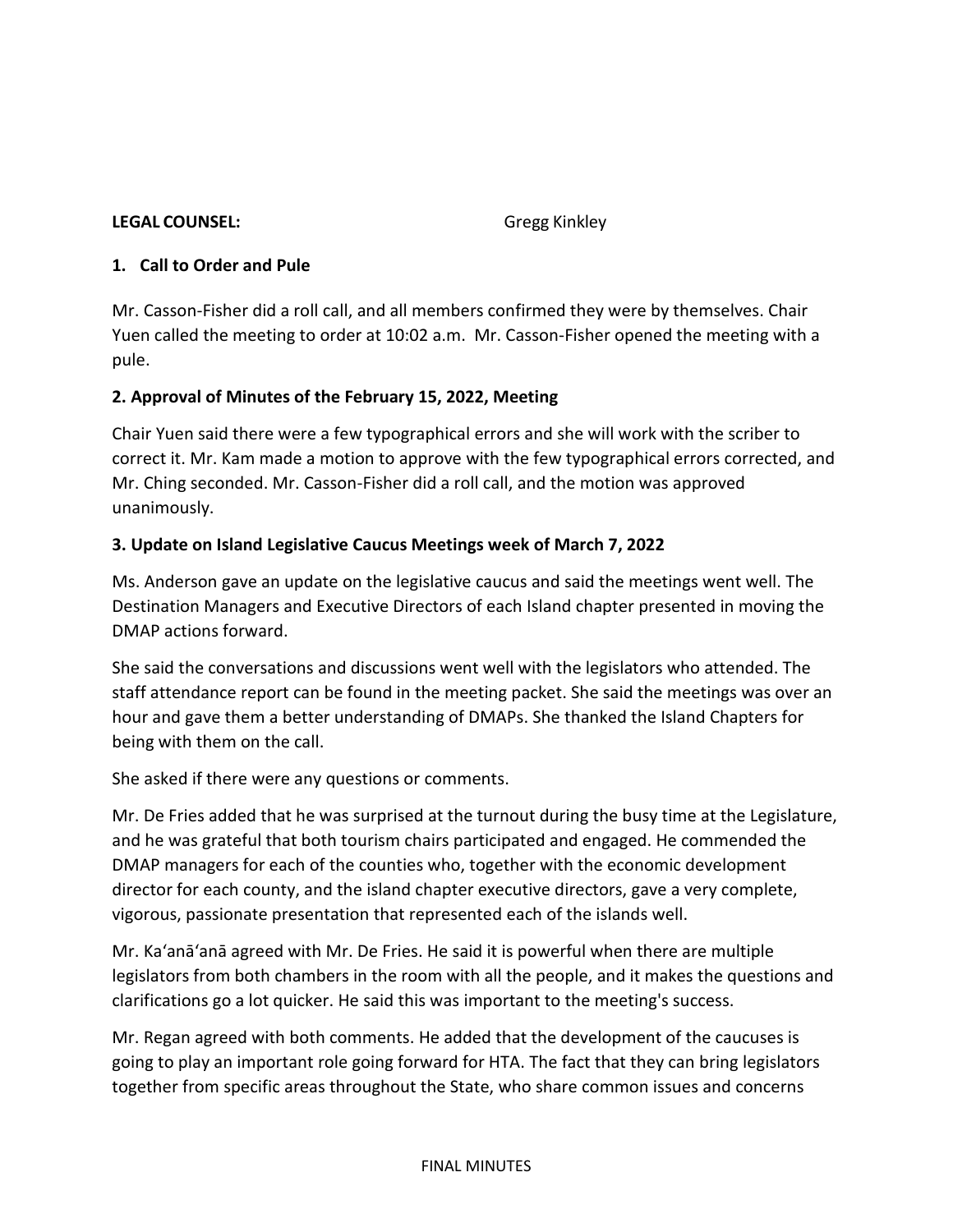unique to those areas, is a powerful tool for HTA. This helps to share information and receive feedback from the legislators in those areas in a space that allows questions and engagement in critical issues. He said beyond DMAP, the Island caucuses present opportunities for HTA to share some other great things that HTA is working on for feedback as well.

Mr. De Fries said it was evident from each meeting that the people of the Island or county are taking ownership of the DMAP. He extended his gratitude to HTA for convening, facilitating, and supporting this.

Mr. Ching asked what the overall tone or satisfaction/dissatisfaction was with DMAPs, and if there was a general feel from the legislators.

Mr. De Fries said overall, he thought the dialogue and feedback was in-depth, very constructive, very civil. Because it spoke to issues that come from their constituents, the legislators were on point and knew many of the issues on a granular level. He said Senator Wakai was the most rigorous on Oʻahu DMAP. He asked Ms. Anderson to add her comments.

Ms. Anderson thought the dialogue and engagements went well. She said by each of the legislators' questions, she felt they wanted to understand the different projects that were going on and how they can continue to support efforts. She said they all learned from each other.

Mr. Chun said it was great to see the attendance and that both chairs attended. For the Oʻahu caucus, he asked if they were expecting others to join and asked what happened in attendance. He wanted to know what the cadence of future meetings would look like.

Ms. Anderson said for the Oʻahu caucus, they sent out invitations to all the caucus members, and only four had registered. Of the four, Senator Wakai came, but some legislators sent their aides to listen in. She is not sure what happened for the Oʻahu legislators, but they did send out an email with the recorded information.

Mr. De Fries asked Mr. Regan to expand on the recording and the purpose for recording the session.

Mr. Regan said they identified attendance was important for HTA to ensure the legislators had the opportunity to hear about the DMAPs and ask questions. The legislative session was busy and HTA expected that some members would not be able to attend, so a recording was created, and the link was shared with the legislators so they could review and understand what was shared about the DMAPs, for follow up questions to Ms. Anderson or the team.

Mr. Regan said from a cadence standpoint, he deferred to Mr. De Fries, but his recommendation is the more they engage on a regular basis with the legislators by caucus, the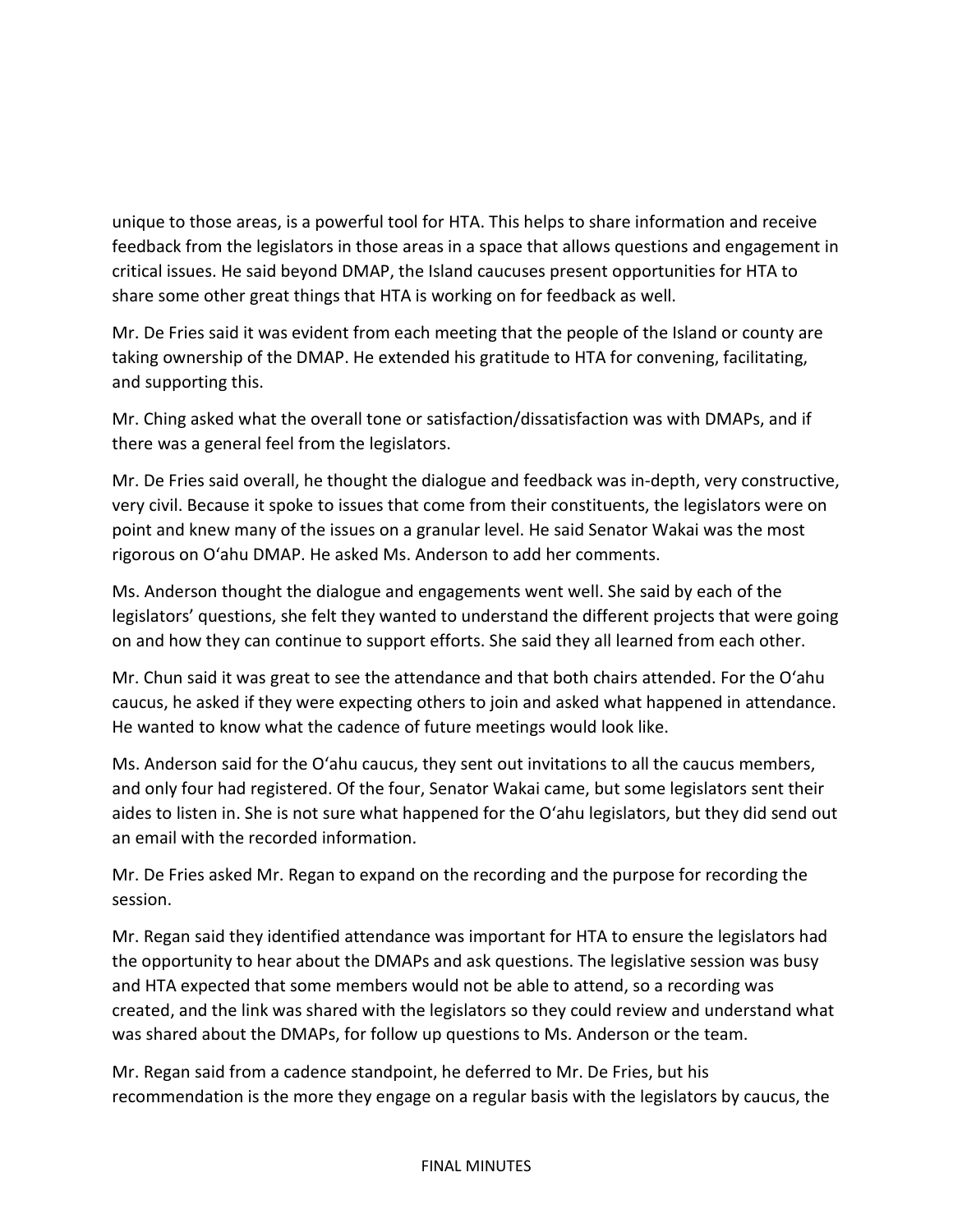better for HTA going forward in sharing the good work they are doing, even if a quick meeting. He said setting this up is critical to maintaining relationships with the legislators.

Mr. Chun said it is good to see good representation from the neighbor islands across the board. He recommends for the Oʻahu one, that they do it shortly after the session ends, because although having the recording is good, the in-personal interaction would make a difference.

Mr. De Fries said they must make sure written quarterly updates are sent out in a timely manner.

Mr. Kam said it is good to share the recordings with the Board, too. He said Maui was very robust with healthy discussions, as well as Hawai'i island. He agreed with neighbor islands being very strong in contribution and said they have opportunity to improve on Oʻahu.

Char Yuen added that it would be helpful to know whose staff attended the caucus meetings, and Ms. Anderson said she will let them know.

Mr. Casson Fisher said there were no comments from the public.

## **4. Review of the Destination Management Action Plan (DMAP) FY23 Budget**

Ms. Anderson apologized for the late spreadsheet handout. She shared her screen and presented for the fiscal year 2023. The HTA started the budgeting process, and she wanted to share how the DMAPs are being funded, and this is beginning with fiscal year (FY) 2021, FY 2022 and the proposed the fiscal year 2023. Some of the projects are statewide, so they color-coded the spreadsheet, so the breadth of the DMAPs can be seen easily. She said it is not only DMAP funding, but also HTA branding funding and the statewide programs that are helping to move the DMAPs forward.

Chair Yuen asked Ms. Anderson to speak about the statewide program. She said this was to categorize where HTA funding goes towards, then broke it down out per island.

Ms. Anderson showed the statewide programs. Highlighted in yellow are things to do with branding, green is natural resource types of programs, purple is Hawaiian culture, orange is local business support or capacity building programs, and blue is planning items.

She showed the columns for the fiscal years 2021, 2022, and the proposed the fiscal year 2023 amounts. She mentioned that these were also submitted to the Ways and Means Committee as well.

Mr. Ka'anā'anā spoke about the challenge HTA has, as they have started to assign actual budget amounts to these programs. He reiterated that it is important to understand that it will take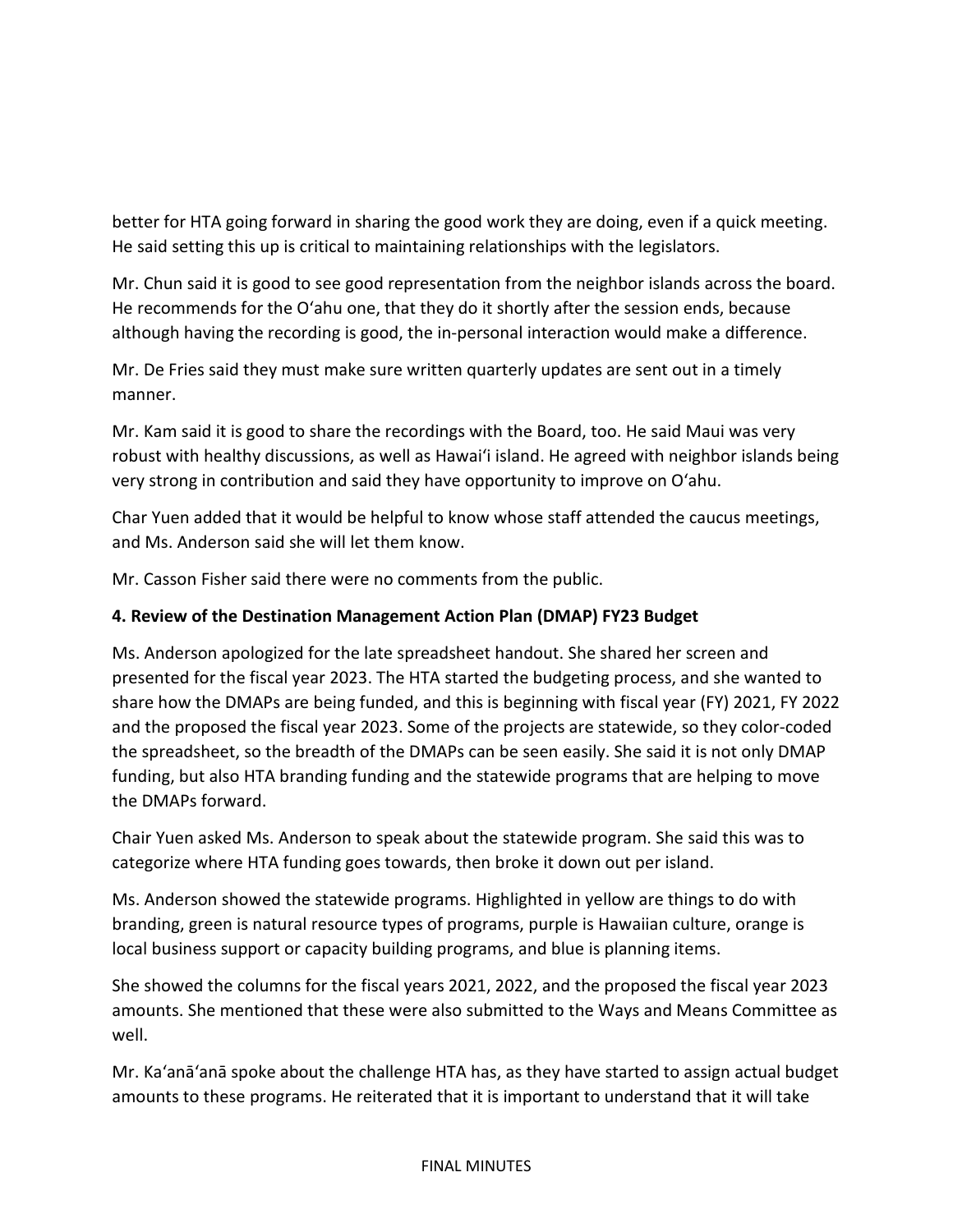some time for them to shift how the contractors report the cost to HTA, so they can track it in finer detail over time. So as the HTA gets into the next contract cycle, for various contracts, HTA will start to track the actual expenditure per island. So, if there is a program, for example, the Hawai'i Green Business program, HTA can understand how to assign some of the costs or programmatic dollars to the various actions on each island. Right now, they are not set up to do that, so HTA is in a transition period where they must start to set them up that way.

Ms. Anderson then reported the Oʻahu DMAP budgets for the fiscal years 2021, 2022, and 2023. She said in 2021, HTA funds are broken up into what the brand teams projects are supporting, the planning team, and the island chapters. She said the island chapter funds for the fiscal year 2022, run through the three phases of the DMAPs. She added additional funds to the fiscal year 2023, but a lot of the actions they want to start in Phase 2, which is 2022. She spoke about the color codes, which match the statewide projects. Even though in the fiscal year 2021 direct budgets are \$2.27 million in total for Oʻahu DMAP, be reminded that there are statewide programs that also carry out DMAPs as well.

Chair Yuen said that Ms. Anderson has a much-detailed spreadsheet that itemizes every action in the DMAP. She asked Ms. Anderson to show the anchor actions, broken down to see whether funding for it comes from the HTA Branding team, Planning team, or island chapters. Chair Yuen also noted that some actions do not require funding; some are just coordination. Chair Yuen said if the members want a more detailed spreadsheet, Ms. Anderson has one available. Chair Yuen said they are still working on a suitable format to report it out to the members, but it helps to understand that a big part of the branding budget is supporting DMAP action items.

Chair Yuen also added that the initial budget of \$500,000 in planning funds for DMAPs were low, because the team had to go through the new procurement process to encumber the funds by the end of the fiscal year and wanted to make sure it could be accomplished. However, as HTA is now tracking the funding needed to support DMAP actions, they will be able to prepare the budgets for the next fiscal years so they can be submitted to the Board for approval.

Mr. Ka'anā'anā said they will keep tracking the HTA budget in this way, and it will be part of Ms. Anderson's work to compile the information so that it is clear how much of the HTA budget supports the various DMAP action items. Chair Yuen asked for everyone's patience and said it was great to see all the sister state and county agencies helping at the last meeting. The DMAPs are there as HTA's roadmap, and they can break down what is being done and what is being funded.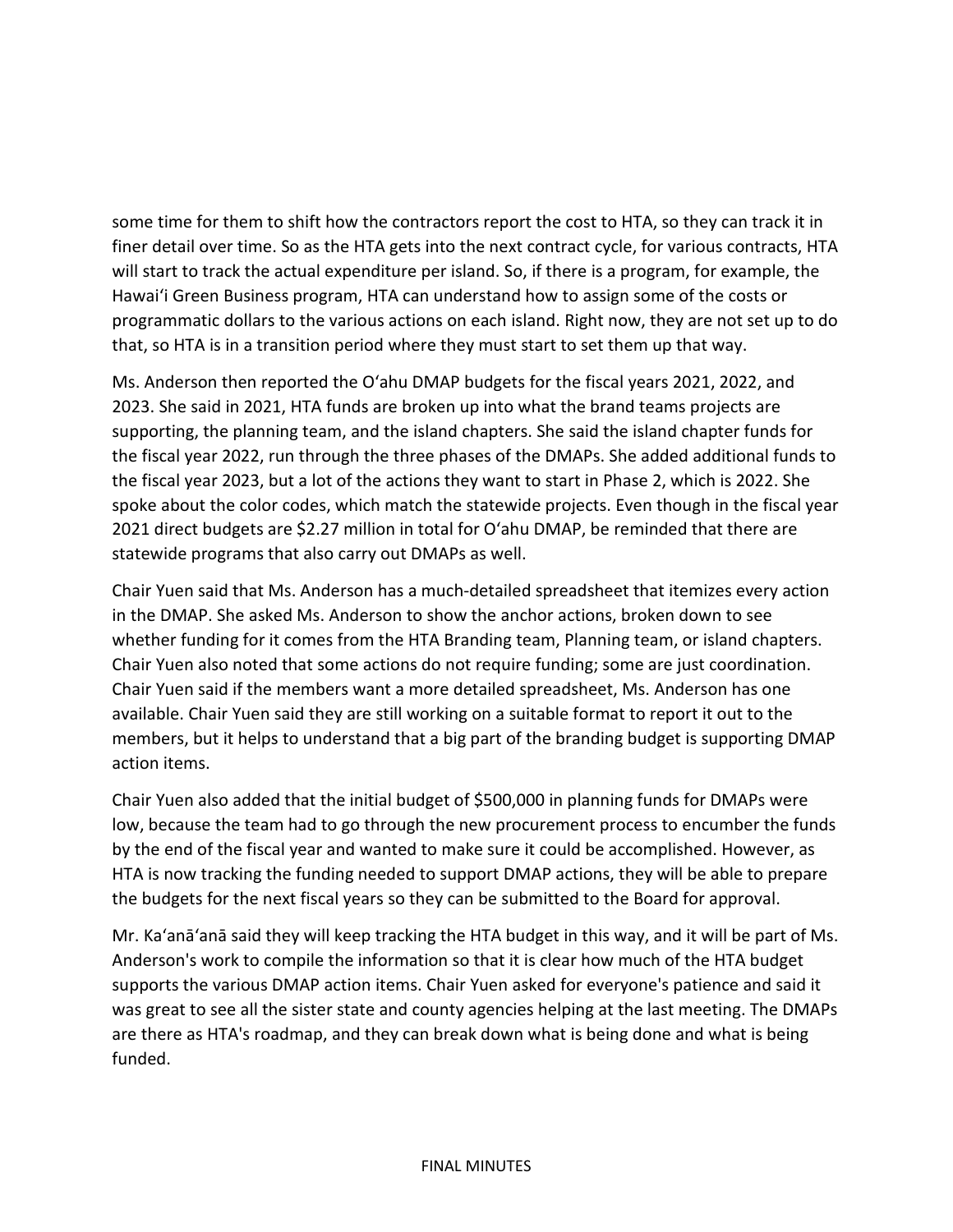Mr. Ka'anā'anā reiterated that as HTA moves forward, they will start to see how HTA matches action items as deliverables in the various contracts and tie them to specific DMAPs, and it is shown in his Resort Area Hawaiian Culture Initiative Contracts, where he ties it to which specific DMAPs.

Chair Yuen asked if there were any questions. Mr. Kam said he would like the detailed spreadsheet from Ms. Anderson. Ms. Anderson said she will send it to Mr. Kam.

Mr. Casson-Fisher added there were no questions or comments from the public.

# **5. Presentation, Discussion and/or Action from the Native Hawaiian Hospitality Association (NaHHA) on their Current and Proposed Future Activities**

Chair Yuen introduced Ms. Sanders, the Executive Director of NaHHA. She said there is no action needed from the committee, but it is good to hear the update from Ms. Sanders and her team.

Ms. Sanders shared her screen that showed the NaHHA Work Plan Fiscal Year 2021 - 2022. She acknowledged members from NaHHA's Board or Directors who were present: Mr. Chang and Mr. Aeto. She introduced the NaHHA Board and Team. She said NaHHA's mission is to promote Hawaiian culture, values and traditions in the workplace through consultation and education, and to provide opportunities for the Native Hawaiian community to shape the future of tourism.

She said the presentation includes information from July 1st, 2021, to March 1st, 2022, and noted that NaHHA reporting for this period has not been received yet, as it takes time to report and close on deliverables to programs and projects. NaHHA's work is set to three main program areas: Training and Education, Product and Business Development, and Conferences and Convenings. These are the areas where NaHHA's major projects and programs are housed. A fourth area, HTA support is also included and will be shared.

Ms. Sanders spoke about Training and Education. NaHHA provides opportunities for the visitor industry workforce and members of the public to engage in interactive culture education and learning modules, conducted by NaHHA on a monthly rotating schedule. She said they continued their training offerings via virtual platform in 2022 and look forward to the possibility of hosting some in-person trainings as we emerge from the pandemic.

Ms. Sanders said NaHHA will continue to add digital content to NaHHA.com as they develop new resources, provide technical assistance and complete deliverables. Links to the 2022 revisions of the Ma'ema'e Toolkit, which is underway, will also be shared via their website once the project is completed. NaHHA tracks training statistics per session, which includes

#### FINAL MINUTES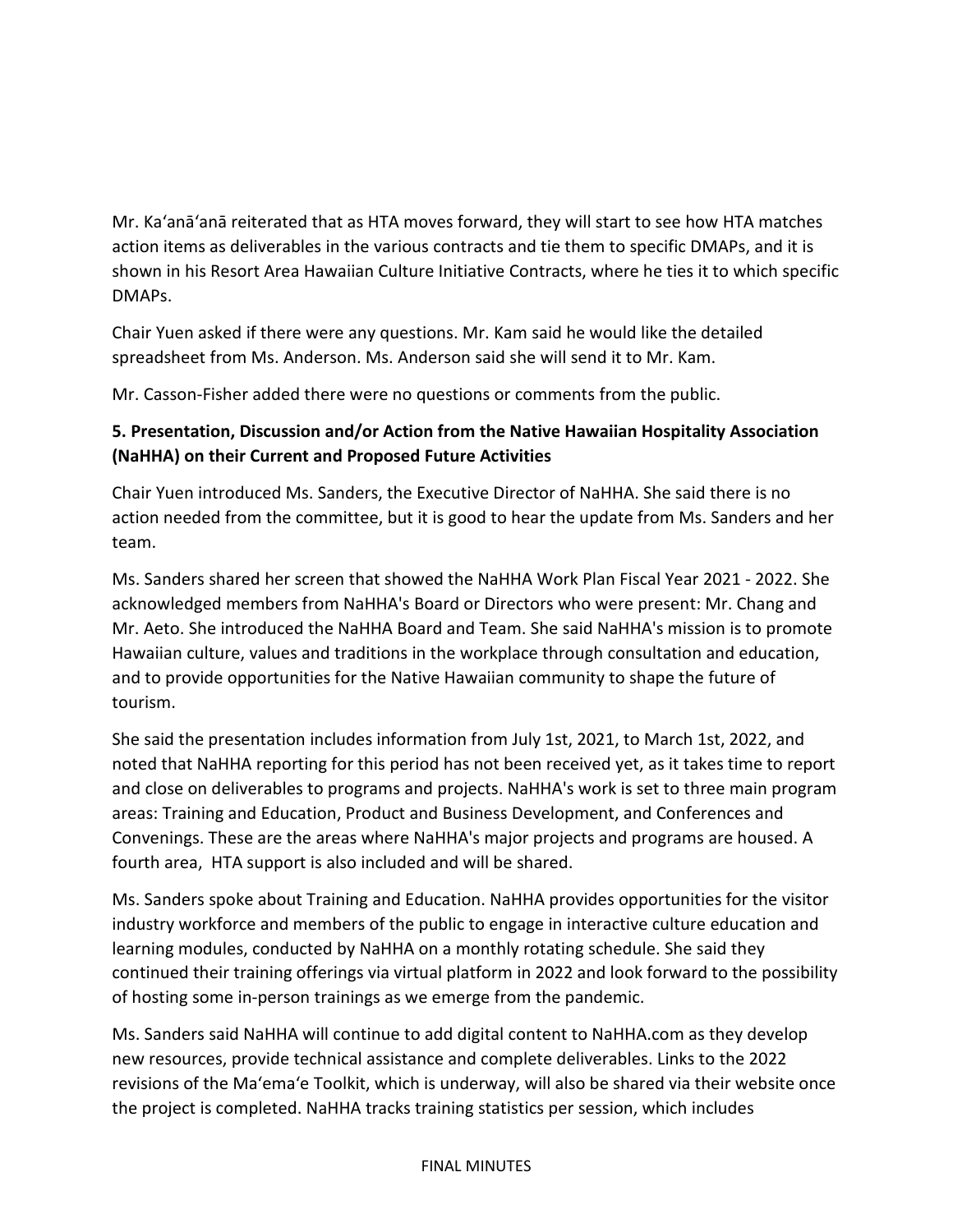information as of March 1st, 2022. Five new course offerings have been added to the rotating schedule. She reported that 2,420 people have participated in their training offerings, 55 training sessions have taken place, and their reach beyond Hawai'i includes thirteen different countries. NaHHA will continue to conduct trainings monthly until the end of the fiscal year.

She mentioned that in redesigning NaHHA.com they added a resource page dedicated to ʻŌlelo Hawai'i, which can be found at nahha.com/olelo-hawaii where tools and resources in the Hawaiian language are housed. They have uploaded two short videos to introduce some of the language fundamentals and have two instructional videos to show how to install the language keyboard to those devices. Coming soon are two additional tutorials for step-by-step instructions for PC and Android users.

Ms. Sanders spoke about Business development. NaHHA continues to connect resources with the visitor industry with community groups and other non-profit organizations, for access to tools, resources, capacity building, and foreign cultural resources that are working in the visitor industry. They call it Lamakū Hoʻokipa. She said there is capacity building programs for Kamaʻāina businesses, community organizations and non-profits that speak to the principals of regenerative tourism and support of circular economy.

She said that NaHHA had identified sixteen new Lamakū or cultural resources that are actively engaged in the visitor industry that was not previously identified last year. Although there are actively 132 on the current list as of March 1st, the numbers are down from their 2020 and 2021 list. NaHHA has begun the annual survey of this group and 27% have responded. It is apparent that there has been some impact to this group with regards to having their role survive the pandemic, and as such they have been working on tools and resources for the sector of the workforce to support them with specialized education and training, mentorship, opportunities, sharing of best practices and other professional development opportunities. This includes content released on a dedicated subsite on NaHHA.com that they will be able to access with password protection.

She said NaHHA has been re-imagining the practice of mālama through active engagement with community groups and non-profit organizations, through collaboration with Traveltochange.

The Kaiāulu Hoʻokipa program consisted of a six-week cohort of 29 community nonprofit organizations to actively workshop their activities and voluntourism experiences with the goals of building capacity so they can engage with the visitor industry. NaHHA brought in topical experts to present topics such as business basics, financial health, social media and website development.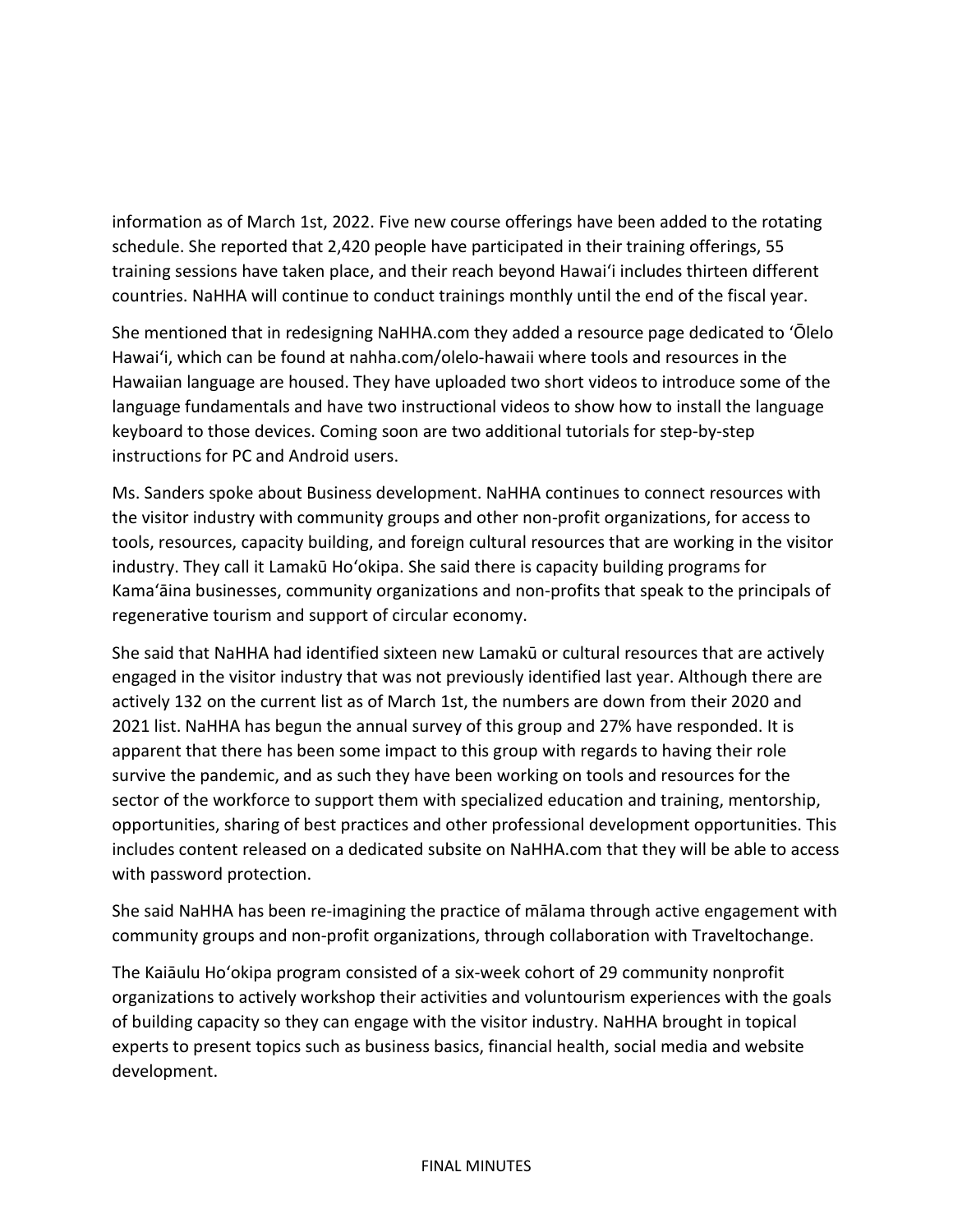Ms. Sanders also mentioned that NaHHA required cohort members to take prerequisite courses within NaHHA training offerings including Mālama, Aloha and at least one Waipana series. This partnership landed the attention of Alaskan Airlines and Hawaiian Airlines who have both since become sponsors of the program. The Hawai'i Venture Capitalist Association has also recognized their program and awarded NaHHA as social impact entrepreneur of the year for 2022. The cohort concluded in November 2021; however, the work continues as NaHHA plans to reconvene the cohort for additional next-level training opportunities in upcoming months.

NaHHA has continued to support the exchange of Hawaiian culture through gatherings and convenings, including the Festival for Pacific Arts and Cultures, and other experiences which elevate the creative economy of Hawai'i on a local, national and international level.

The annual convening of NaHHA's culture education conference Ka Huina is also scheduled for later in the fiscal year. In partnership with DBEDT creative industries, NaHHA has supported Hōkū Nights, a highlight on local Hawai'i based artists, and celebrates Hawaiian music and Ōlelo Hawai'i to a locally streamed audience and beyond. This program is nearing its conclusion with five of the six episodes filmed as of March 1, and numbers included on the spreadsheet are estimated before the final reports. NaHHA anticipates receiving statistical information regarding the number of kamaʻāina residents employed by the project.

Ms. Sanders also spoke about NaHHA providing support to HTA as a cultural resource and as a collaborator and contributor of virtual training support for all major markets, cultural and logistic support during the HTA tourism updates, as well as Hawaiian translation services for meeting agendas and HTA major documents. A highlight project that NaHHA will finish in the coming month is the full transition into Ōlelo Hawai'i for all the DMAPs. In April, these translations will be handed over to HTA for post-production formatting and distribution on GoHawai'i.com. NaHHA is on target to complete all their work and deliverables included in 2021/2022 workplan, by June 30th, 2022.

Ms. Sanders showed the next slides which highlighted their proposal for the FY 2022-2023 workplan, which is included in the meeting packet. The work will commence in July 2022 and will run through the end of June 2023. NaHHA's 2022-2023 workplan will consist of the same major programs as previously outlined in the current fiscal year. They will continue to support HTA as a cultural resource. NaHHA intends to expand the ongoing work from fiscal year 2021- 2022, adding resources, tools and educational materials to NaHHA.com for both the industry workforce and their Lamakū Hoʻokipa, and they hope to enjoy in-person opportunities in the coming fiscal year, as long as there are controls in place to protect audiences.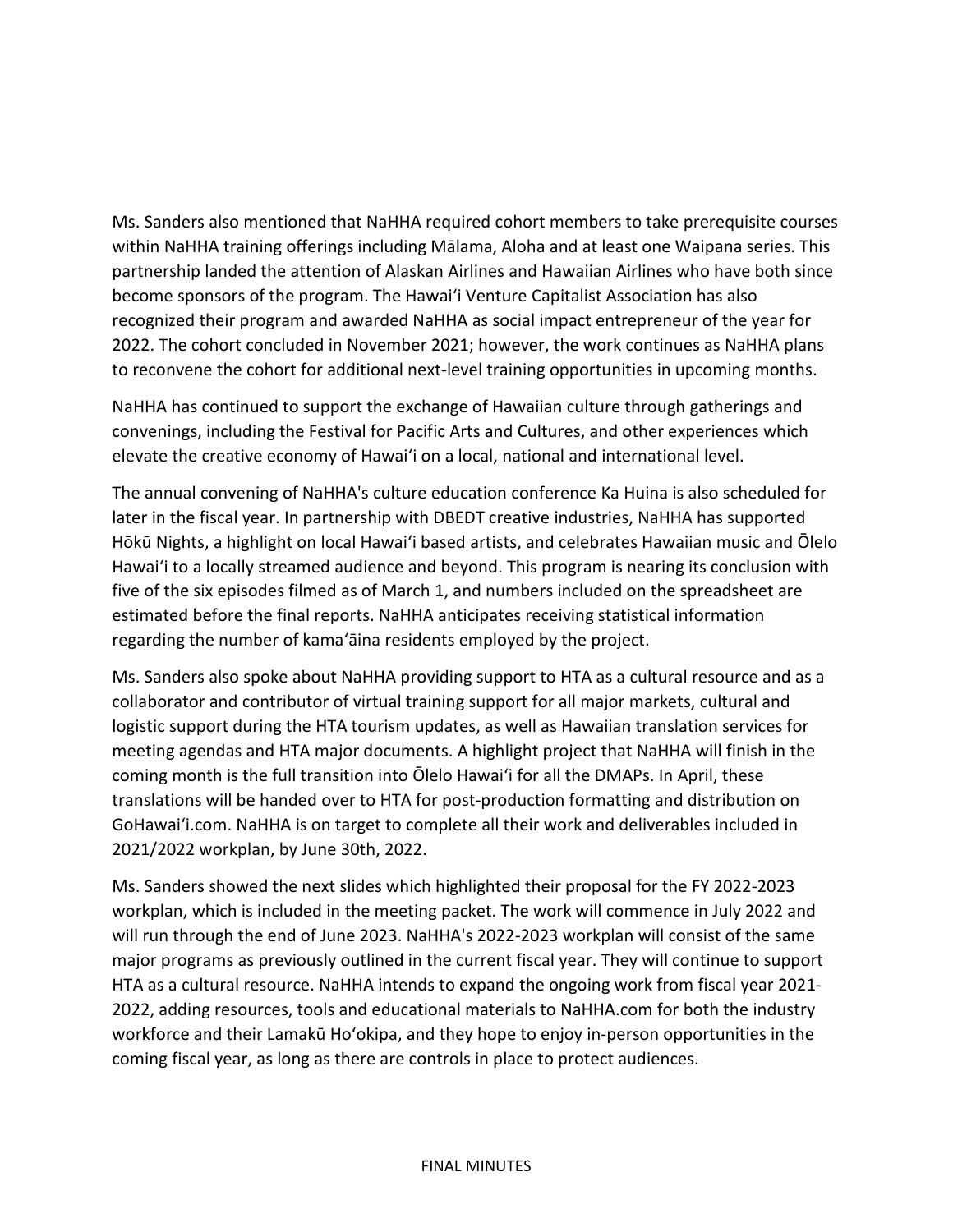Ms. Sanders said NaHHA plans to record some training content for easier deployment in the industry, making the foundations of their cultural curriculum accessible, for playback in a protected, safe and integrity driven manner. The new strategies will help to build upon existing programs and services that support the industry workforce and make accessible the guiding principles of regenerative tourism and other key performance indicators. She said that in fiscal year 2022-2023 NaHHA will seek to create additional opportunities for kamaʻāina entrepreneurs to develop and grow capacity through a series of master type classes they intend to develop. The creation of new online and digital content will allow them to execute ondemand opportunities for learning and sharing of best practices with their cultural resources that are working in the industry Lamakū Hoʻokipa. NaHHA will convene ongoing opportunities for this group for in person activities and learning modules.

In addition, NaHHA will continue to work on kuhikuhi.com which is their database for native Hawaiian owned businesses and entrepreneur ventures. This resource promotes locally owned businesses and contributes directly to the circular economy. NaHHA plans to partner with resources on GoHawaii.com/Mālama to build upon the value of Mālama and put it into action. NaHHA will capitalize on opportunities to collaborate and partner to make contributions to the number of regenerative tourism activities that are available and accessible to ʻāina and visitors which contributes to a socially responsible and positive way.

She said NaHHA will continue to support meeting logistics and planning for the Festival of Pacific Arts and Culture, on behalf of HTA and its position on the commission. Ongoing functions of the festival director will continue to be supported by NaHHA until December 2022. NaHHA will also convene Ka Huina 2023, their annual cultural education conference in the final quarter of FY 2022-2023. As HTA considers the reconvening of in-person events, for the annual tourism legacy awards, and quarterly tourism updates, NaHHA will provide logistics and support to HTA. They also anticipate the resuming of in-person in market promotion travel, and NaHHA has in the past provided cultural resources such as artists, cultural practitioners and dancers. NaHHA will continue to respond to general enquiries regarding Hawaiian culture and language that come in from the public and future or potential guests to Hawai'i.

NaHHA's work aligns with the HTA Strategic Plan Objectives, Mālama Kuʻu Home Strategic Mindset Objectives, Aloha+ Challenge Goals, UN Sustainable Development Goals, ʻĀina Aloha Economic Futures Guiding Principals and the Destination Management Action Plan Items. Each activity they do is mapped in alignment with the above seeking the intersection of their work in alignment with the goals, objectives and principles in accordance with HTA's commitments.

Ms. Sanders said she is open for questions.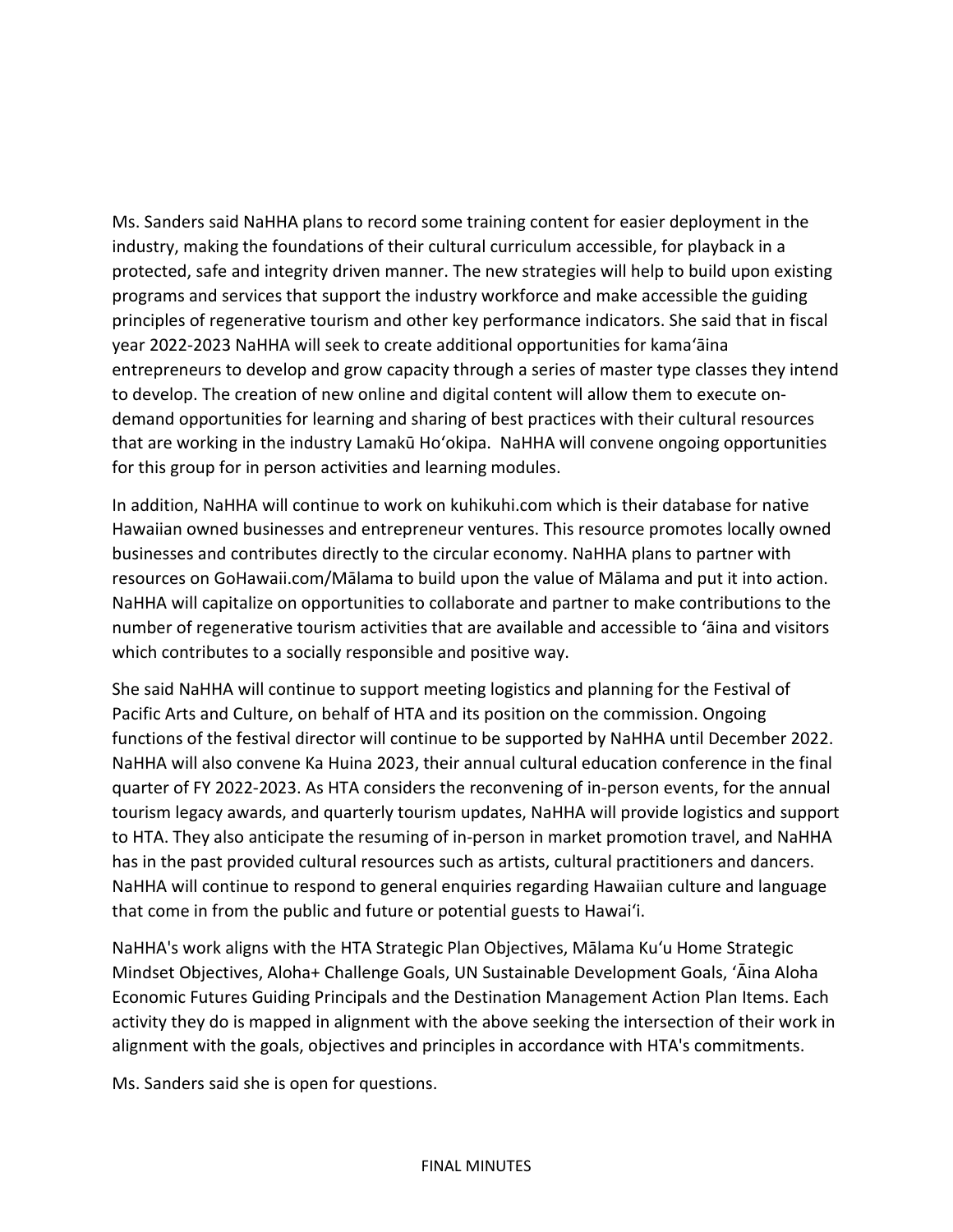Chair Yuen asked if there were any question.

Mr. Downing asked two questions. He said, looking at the budget he was trying to understand how Ms. Sanders weighted conferences and events, which was half of the budget, versus their outreach, the first two categories.

Mr. Ka'anā'anā answered by saying they pulled from multiple budget line items. In the workplan that Ms. Sanders put together, part of what they have looked at and what the Board will approve, is the FestPAC line item, and those are the budgets for fiscal year 2023, so NaHHA's base budget that was approved in January was \$475,000. He said they have also included two lines items, one was the Maʻemaʻe updates in the approved fiscal year 2022 budget, as well as the FestPAC line item they are proposing in FY 2023, so a lot is still in flux, so that is why the workplan was laid out for this presentation. The reason the meetings and convenings looks like half is because the FestPAC line item is included on top of the \$475,000 base.

## Mr. Downing asked how long the FestPAC budget stays. Until 2024?

Mr. Ka'anā'anā said as of right now it has only been proposed to the Board in FY 2023. He also mentioned that in the packet is the full work plan. Each line item lists a goal addressed, starting at the Strategic Plan level and continues. He mentioned aligning the workplans and tracking them is how they are starting to do that. The PDF in the workplan details all.

Mr. Casson-Fisher said there were no comments or questions from the public.

# **6. Presentation, Discussion and/or Action on Reinstating the Resort Area Hawaiian Culture Initiative Program in 2022**

Mr. Ka'anā'anā said they are proposing to reinstate and restart the Resort Area Hawaiian Cultural Initiative (RAHCI) Program which stopped during the pandemic. During the pandemic, they did not want to have programs that caused gatherings, so it was put on hold. The purpose of the program is to provide year-round cultural programs and entertainment in various resort areas statewide. He showed a slide with the alignment of how the programs support what HTA has outlined as their direction.

In the Strategic Plan, RAHCI directly addresses Objectives 1,3, and 4.

Mr. Ka'anā'anā spoke about the number of DMAP actions across multiple islands that called for certain actions to be supported. This ensures they can track them and make sure Ms. Anderson has all the information on what is being implemented from the Brand team that drives and support these actions. To measure the effectiveness of the program, they have proposed the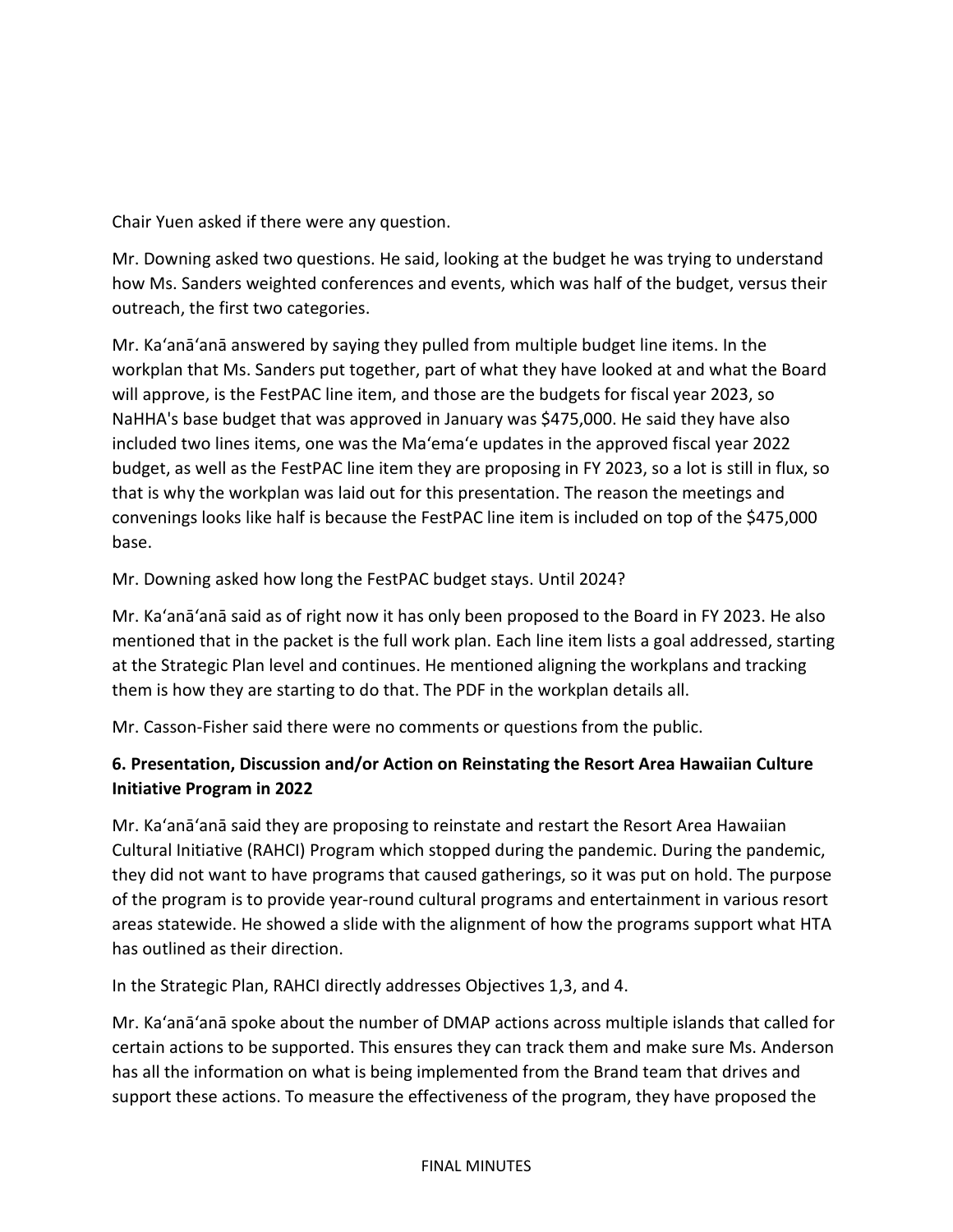following program measures across the statewide program, which will be included in the procurement as the metrics by which HTA would judge and look at the performance of any awards. He mentioned a few important ones:

- 1. Number of out-of-state visitors served by the program.
- 2. Number of Hawai'i residents served by or participating in the program.
- 3. Overall visitor satisfaction with the program.
- 4. Likelihood to return to Hawai'i because of this program.
- 5. Percentage of participants who gained a greater appreciation of Hawaiian culture.
- 6. Number of events held.
- 7. Number of actual programming/event hours.
- 8. Number of administrative hours spent implementing the program.
- 9. Volunteers supporting the program, and
- 10. Paid staff supporting the program.

He spoke about the method of procurement and budget breakdown. He showed the proposal for how HTA would divide up what is available for each island, which were based on previous awards that were made on actual proposals received in the past. They tried to mirror some of that as a percentage with the \$250,000 in fiscal year 2022 funds. He said the method of procurement will be a competitive sealed proposal and a statutory authority to conduct that. The alignment of the statute was listed on the slide.

He spoke about things they were able to do in the past, for example, the Waikīkī Kūhiō Beach Hula & Torch Lighting program, and the Sunset on the Beach event. He stressed that these programs allowed the Hawaiian culture to be presented in a resort area, a venue for the residents and visitors to interact. He spoke about the Hilo Hula Tuesdays at the Mo'oheau Bandstand, which has gone on for several years. The slide showed statistics from 2019, which was the last year they held it. There were 49 Hula events with an average attendance of 152. Overall, the program attracted about 7,492 attendees.

He spoke about Kona, and the Hawaiian Sunset Saturdays. This program held twelve events in 2018 and 2019. Located in Kailua Village, this program featured hula and music monthly at an outdoor venue for people to gather and enjoy Hawaiian culture at sunsets.

He spoke about the Hawaiian Music Series at Lahaina, a series of free outdoor concerts for people to enjoy Hawaiian music on the green lawn of the Baldwin Museum. The monthly Hawaiian music series has been ongoing since 2009. It is now a Lahaina Town tradition with an average attendance of 5,500.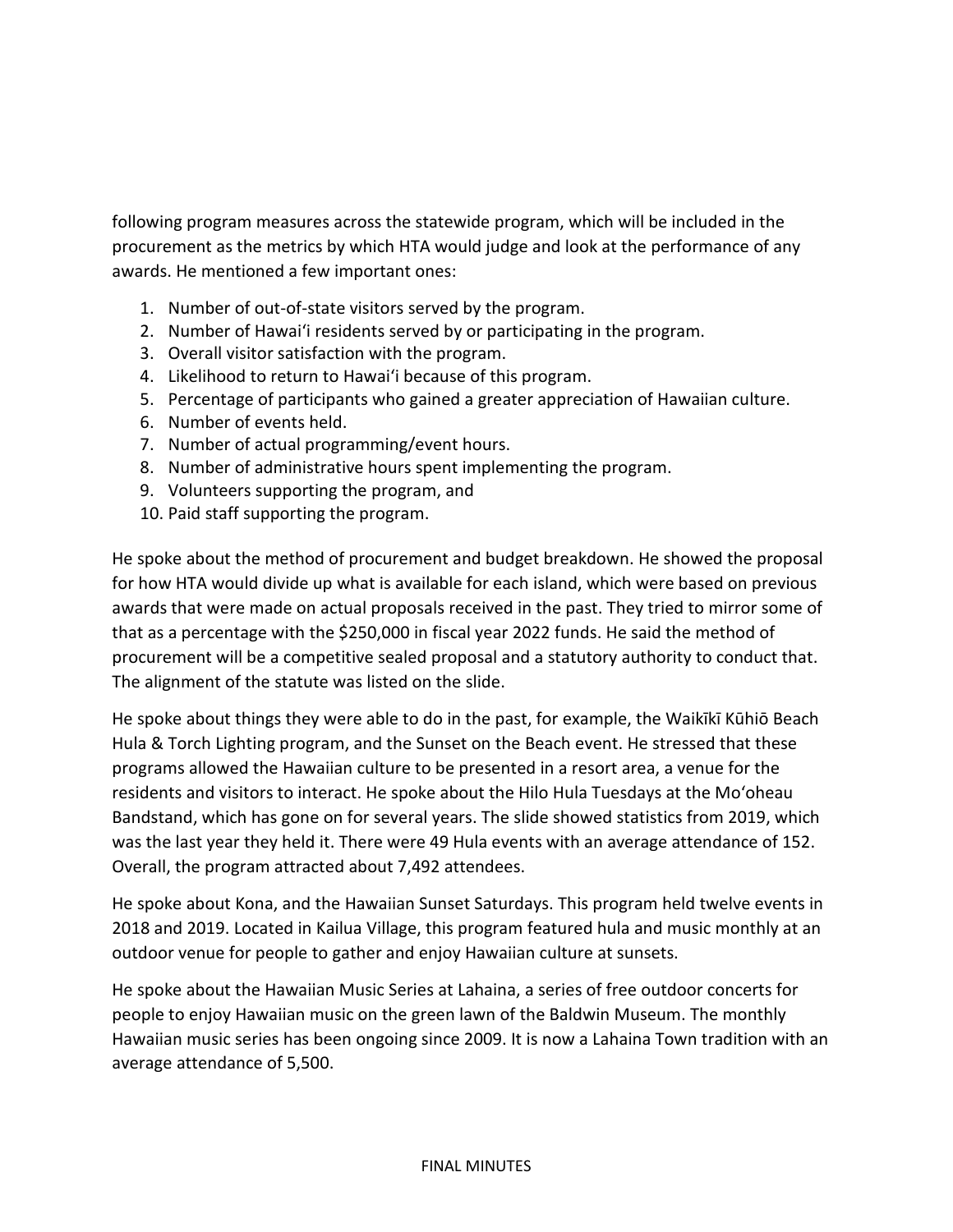Next, he spoke about Kauaʻi. Since 2018 HTA has not received any applications to host RAHCI Programs on Kauaʻi, although the funding has always been allocated to support programs on Kauaʻi. He said they have all tried to promote and will continue promoting it, so hopefully in the current year this program will come back.

Chair Yuen asked if the funding had already been budgeted, but Mr. Ka'anā'anā said it has not. He said the ask today is for the Ho'okahua Committee's recommendation to support the reinstating of the RACHI Program to the full Board. What will be taken up tomorrow at the Budget and Finance and Convention Center Committee is a budget reallocation that would move funds from unspent GoHawai'i monies to this resort area line item. Hopefully by the March 31 Board meeting, HTA can adopt and move things forward so they can issue the RFP.

Mr. Kam asked about Oʻahu, and if they are investing in the other resort areas, such as Ko'olina and Turtle Bay. He asked if the focus should be geared towards Hawaiian music or dance, to have an active event where it happens weekly and is visible on the shorelines. He asked if more funding is needed to accomplish it. He said Mr. Ka'anā'anā is doing a great job at the airports but wanted to reiterate it is a good idea to give musicians and entertainers steady work.

Mr. Ka'anā'anā said this is open to all resort areas across the state. In the past they did not receive Oʻahu applications or proposals from Ko'olina, Turtle Bay, or Lāʻie, the three of the four resort areas on O'ahu. He said they only received proposals in the past for Waikīkī. He encouraged all resort areas statewide to apply for the program.

Mr. Kam said they must spearhead it where it is more for the grassroots as it is a great opportunity to get local entertainers out there.

Chair Yuen asked who could apply for it? Mr. Ka'anā'anā said anyone could apply, not only resort areas. It is open to any non-profit organization. Mr. Ka'anā'anā clarified the definition of the resort area as a specific geographic region that HTA uses to focus the scope.

Mr. Kam said it seems like people are having a hard time applying as it seems only a limited group is applying.

Mr. Ching asked if it must be non-profit, and Mr. Ka'anā'anā said they had not written the procurement yet, but they have not limited it to non-profits in the past.

Mr. Kam asked if Mr. Ching recommends the program not be limited to non-profit because Duke's Waikīkī has been doing a lot in perpetuating the Hawaiian Culture on a consistent basis. Mr. Ching said he would not necessarily advocate for Duke's Waikīkī to get funding, but he said non-profit might be a limiting factor to get people to apply. He mentioned a few shops where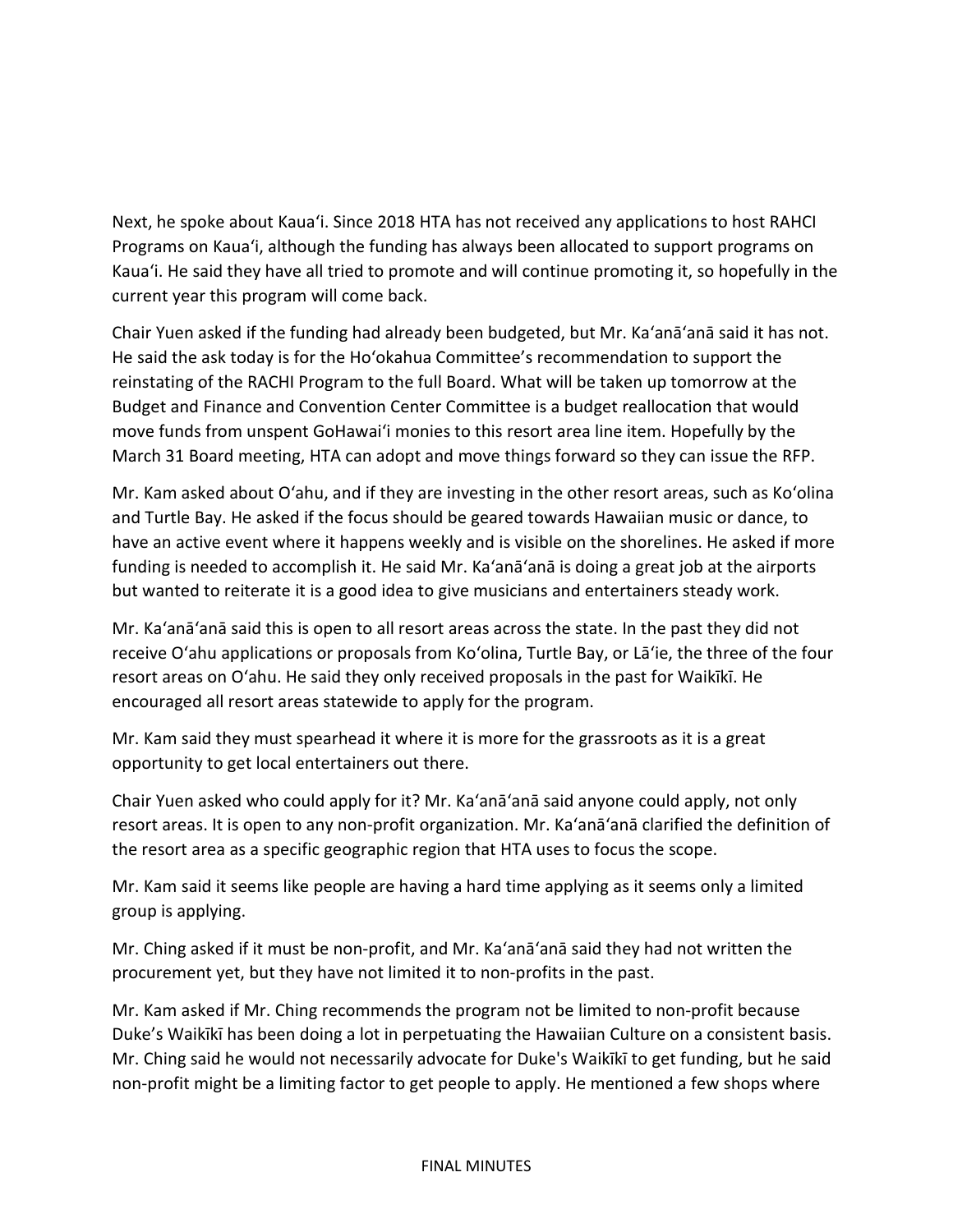they can get music going to attract people to the shopping centers, which gives the local vendors and musicians work.

Mr. Ka'anā'anā said the county is also going through a pilot program through Enterprise Services to activate the arbors along Kalākaua so said it is open enough for them to apply. He said it is HTA staff's job to promote the RFP well and make sure they get it out to as many people as they can.

Mr. Chun asked if the scope of the program in the past was not just Hawaiian culture. An example is the Sunset on the Beach as it was open for both culture and entertainment. Mr. Ka'anā'anā said the scope has always had an emphasis on Hawaiian culture and practitioners performing in the resort areas. Part of the reason Sunset on the Beach proposals came up is the President and CEO at the time thought they were a good opportunity to partner with, so they were added as a supplemental to an existing agreement for that. They ensured they worked with the Waikīkī Improvement Association and the organizers of Sunset on the Beach to ensure they had cultural practitioners and cultural protocol in the opening and bands playing prior to the film screening, etc.

Mr. Chun said he wanted to make sure it is aimed at Hawaiian culture and practitioners.

Chair Yuen suggested reaching out to other resort areas as well because it might be difficult for non-profit organizations to secure a venue.

Mr. Ka'anā'anā said one mechanism could be to offer technical assistance to those wishing to apply and HTA can look how they can support that.

Mr. Kam asked what Mr. Ka'anā'anā envisioned, as he liked to see music all along the shorelines, and it is great for other resort areas. He said there is a gap in how they get the funding and facilitate or encourage this for the resort areas.

Mr. Ka'anā'anā said when looking at the purpose of the program, the vision he has is to create a Hawaiian sense of place in resort areas. He longs for the day when traffic is quiet and you can hear the culture of Hawai'i, such as the sound of kapa making, strumming of ukulele, the making of lei po'o. He said it would take effort on HTA's part to get the program RFP out.

Mr. Kam said he would love to see that come to life.

Mr. Downing reiterated what Mr. Ka'anā'anā said about his vision and to put it down on paper so HTA can help facilitate it happening. He said he thinks the disconnect is that people do not know how to do this. He said HTA should work with NaHHA or anyone else needed to find the people to promote this.